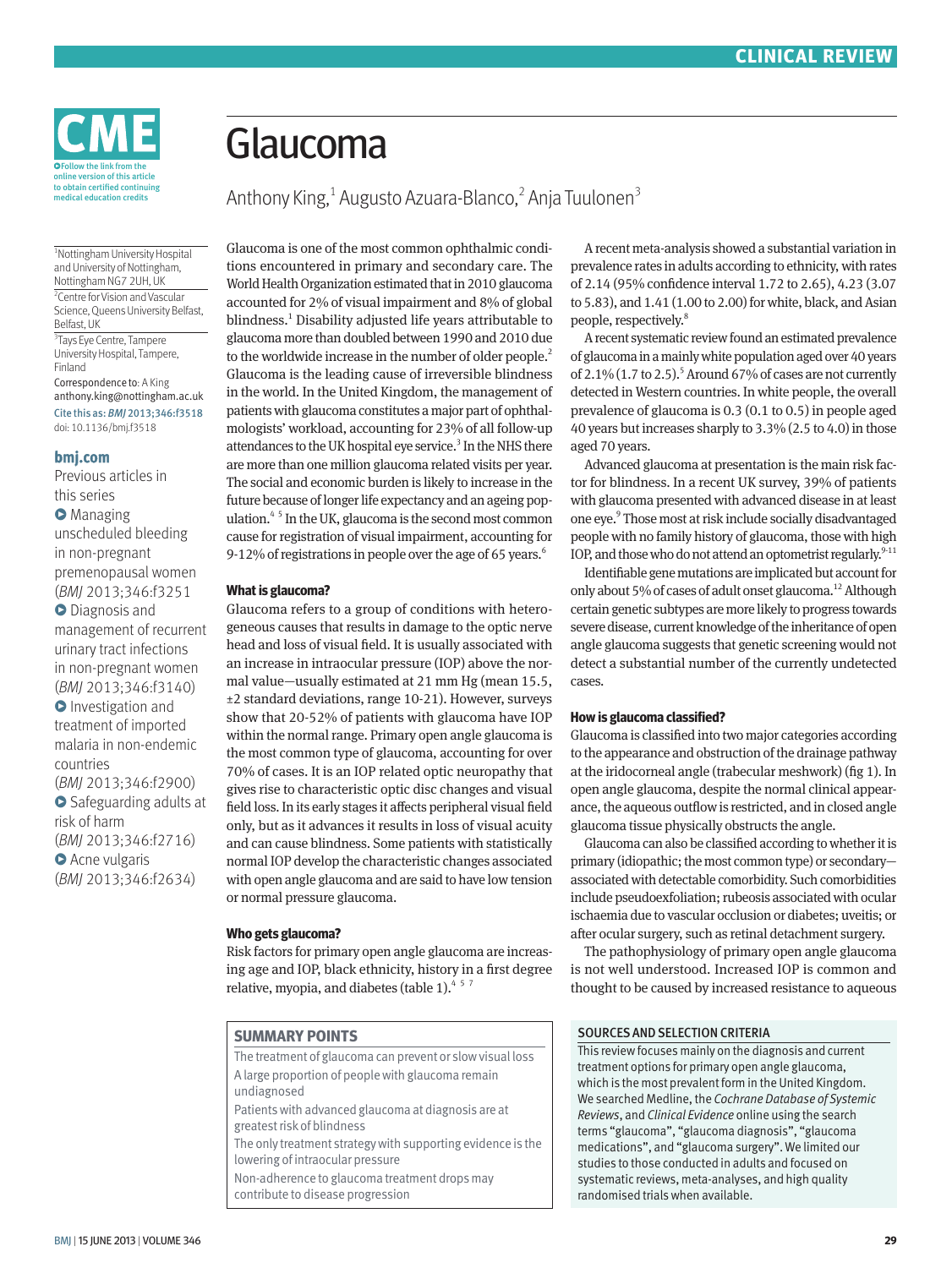## **CLINICAL REVIEW**

| Table 1   Risk factors for glaucoma <sup>5</sup> |                                 |                                           |  |  |
|--------------------------------------------------|---------------------------------|-------------------------------------------|--|--|
| <b>Risk factor</b>                               | Pooled % prevalence<br>(95% CI) | Pooled adjusted relative risk<br>(95% CI) |  |  |
| <b>Black ethnicity</b>                           | Not available                   | $3.8(2.6 \text{ to } 5.6)$                |  |  |
| Intraocular pressure > 26 mm Hg                  | Not available                   | 12.6 (5.1 to 31.2)                        |  |  |
| Myopia                                           | $2.7(1.5 \text{ to } 3.9)$      | $1.9(1.5 \text{ to } 2.3)$                |  |  |
| <b>Diabetes</b>                                  | $3.3(1.8 \text{ to } 4.8)$      | 2.1(1.4 to 3.0)                           |  |  |
| Family history                                   | $6.7$ (5.0 to 8.4)              | $3.1(2.3 \text{ to } 4.5)$                |  |  |
|                                                  |                                 |                                           |  |  |



Fig 1| Classification of glaucoma by mechanism and appearance of the anterior chamber angle. Patients with primary and secondary closed angle glaucoma can present with acute attacks. These are characterised by very high intraocular pressure and symptoms such as headache, nausea, vomiting, and blurred vision



Fig 2|The top panel shows the development (over 12 months) of a nerve fibre layer defect (darker wedge between white arrows) in a patient with early glaucoma emanating from the edge of the optic disc. The bottom panel (left eye of the same patient) shows a disc margin haemorrhage (black arrow) with associated nerve fibre layer defect (wedge between red-brown arrows), which widens over the next 12 months

outflow at the trabecular meshwork level. Loss of vision is caused by damage to and death of retinal ganglion cells. The primary site of injury in glaucoma is thought to be the optic nerve head, where the axons of the retinal ganglion cells are grouped together.

Several factors are thought to cause or contribute to ganglion cell death. Increased pressure may mechanically compress the nerve fibres at the optic nerve head and lamina cribrosa through which they pass. Poor support from the collagenous lamina cribrosa causes stasis in axoplasmic flow. Vascular factors such as perfusion and ischaemia at the optic nerve head may have a role—for example, haemorrhages at the optic nerve head are relatively common and often predict future progression of glaucoma (fig 2).

Angle closure glaucoma is caused by ocular tissues, usually the iris, mechanically obstructing the drainage pathway and preventing aqueous outflow through the trabecular network.

#### **What is the natural course of glaucoma?**

The natural course of open angle glaucoma is variable and time dependent. In many cases glaucoma is preceded by ocular hypertension—raised IOP in the absence of structural abnormalities of the optic disc or functional abnormality of the visual field. Ocular hypertension affects 3-5% of the population over 40 years of age, $13$  but only a small proportion of these people develop glaucoma.<sup>14 15</sup>

When glaucoma is manifest characteristic abnormalities can be detected in the optic nerve head, retinal nerve fibre layer, and visual field (figs 2 and 3 (bmj.com)). In most patients with primary open angle glaucoma these abnormalities progress slowly, over years, and patients remain asymptomatic until late in the disease. However progression rates are variable and some types of secondary open angle glaucoma often progress more rapidly.

Treatment slows down progression, usually through the lowering of IOP.<sup>16 17</sup> A systematic review reported that age, disc haemorrhages (for normal tension glaucoma), baseline visual field loss (severity of disease), baseline IOP, and exfoliation syndrome (a subtype of open angle glaucoma) were risk factors for progression.<sup>17</sup>

By the time open angle glaucoma becomes symptomatic, severe and irreversible damage has usually occurred to the visual field in one or both eyes. In cross sectional population studies in developed countries, 3-12% of patients with glaucoma are blind in one or two eyes.<sup>7</sup> Some registry based and retrospective studies report higher figures—6% blind in both eyes within 15 years and 22% within 20 years).<sup>7</sup> <sup>18</sup>

#### **How is the disease identified?**

The onset of open angle glaucoma is insidious and patients may have severe disease despite good visual acuity. Patients with early glaucoma are typically unaware that they have it, and those with more advanced disease may be aware of a shadow in their vision or a reduction in visual acuity. However, because the visual fields of both eyes overlap, a normal visual field in one eye may mask the presence of a defect in the affected eye until the disease is fairly advanced. It is difficult to diagnose glaucoma without facilities to measure IOP and evaluate optic discs and visual fields. When glaucoma is suspected, especially if recognised risk factors are present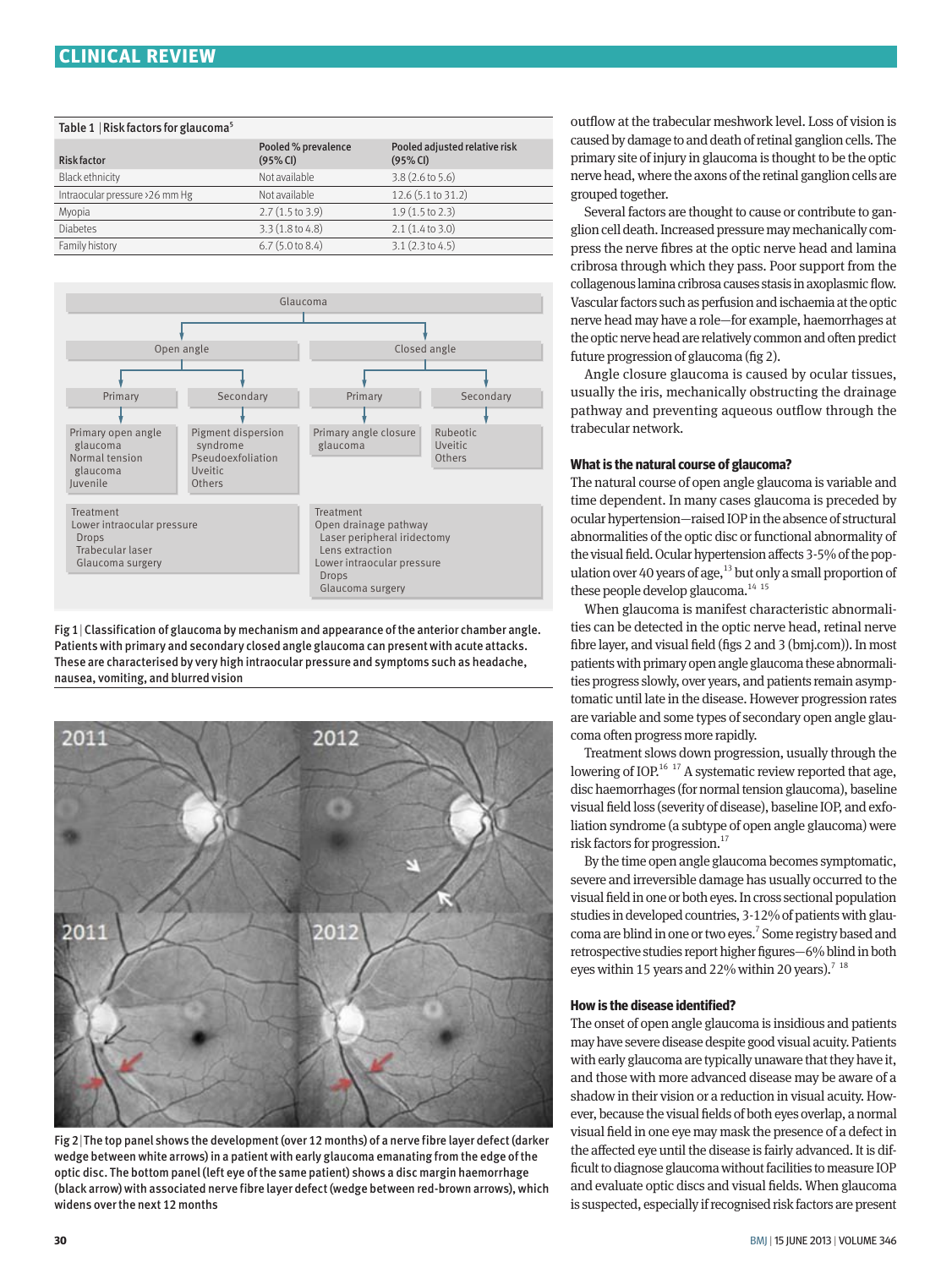#### QUESTIONS FOR FUTURE **RESEARCH**

Should laser trabeculoplasty be used as primary treatment for mild and moderate glaucoma? What is the most cost effective way of monitoring and managing ocular hypertension and manifest glaucoma? What role do other healthcare professionals (such as optometrists and ophthalmic technicians) and technology have in improving the efficiency of monitoring of glaucoma? Can we monitor glaucoma in the community? What is the most effective and cost effective way to prevent blindness for those presenting with advanced glaucoma?

(table 1), referral to a local optometrist or hospital eye service for evaluation is necessary.

Some patients with angle closure glaucoma may experience an acute presentation with headache, ocular pain, nausea, vomiting, and blurred vision. Sometimes there are transient symptoms of blurring of vision and halos around lights, which resolve spontaneously. Patients with angle closure glaucoma are more likely to be elderly, female, and hypermetropic. More than half of all patients with glaucoma in the developed world and about 90% in developing countries are not identified.<sup>5</sup><sup>7</sup><sup>19</sup> Patients are found through a process of opportunistic case detection, and the wide variation in detection rates is explained by unequal access to care facilities and large differences in the distribution and quality of services between healthcare systems. The cost effectiveness of systematic screening for glaucoma remains uncertain.5 20 Screening is not recommended in the UK.

Diagnostic evaluation consists of examination of the chamber angle (for example, using gonioscopy), measurement of IOP, fundus examination, and a visual field test.<sup>7 21</sup> Measurement of IOP shows sizeable interobserver and intraobserver variability. $^{21}$  Even if evaluation of IOP was reliable, alone it is insufficient for diagnosis and screening because it misses 20-52% of patients with manifest disease.<sup>22</sup>

Accurate detection of glaucoma is challenging, particularly in early disease. In the UK a large proportion of patients referred from primary care (typically from community optometrists) for glaucoma do not have the disease. Population based studies show that 50% of newly detected patients had recently been seen by an ophthalmologist or optometrist but their disease had not been diagnosed.<sup>20</sup> Several automated technologies for imaging and measurements for visual function have been developed to aid diagnosis and follow-up of glaucoma (figs 2 and 3).

#### **How cost effective is treatment of glaucoma and ocular hypertension?**

The treatment of glaucoma has been shown to be clinically beneficial and cost effective in preventing disease progression and visual disability.<sup>23</sup>  $24$  However, it is unclear whether treating those at risk—for example, patients with ocular hypertension—is cost effective.<sup>23</sup>

Cost effectiveness analyses of interventions typically use efficacy data based on randomised trials, which may provide optimistic estimates of outcomes compared with "real life," where adherence to care by patients and clinicians may be poorer. More reliable and realistic data from pragmatic randomised trials or cohort studies are therefore needed.<sup>23</sup>

#### **What are the principles of glaucoma management?**

Management aims to prevent visual disability during a patient's lifetime or, where disability exists, to prevent further deterioration.

Currently, the only modifiable risk factor is IOP, the reduction of which minimises the risk of developing glaucoma and of glaucoma progression. A meta-analysis recently assessed the effectiveness of IOP lowering treatment to delay the development of glaucoma in ocular hypertension, as well as progression of disease in those with open angle glaucoma.<sup>24</sup> It showed that lowering IOP significantly reduced progression to glaucoma (hazard ratio 0.56, 0.39 to 0.81; P=0.01;

number needed to treat (NNT) 12). Pooled data of studies in glaucoma showed a significant delay of visual field deterioration (0.65, 0.49 to 0.87; P=0.003; NNT=7), with subgroup analysis showing a larger effect in patients with raised IOP.

Once a patient is diagnosed with glaucoma a target pressure for treatment is established. This is an estimate of the IOP believed to be sufficient to prevent disease progressing to a level that would impair the quality of life. In general, the younger the patient and the more severe the glaucoma the lower the target IOP will be set.<sup>7 13 25</sup> There is no universally accepted process for setting target pressure and several different approaches have been suggested.

Some patients, particularly older ones with non-severe normal pressure glaucoma, may be monitored and not treated because progression is often slow and may not result in noticeable disability during their lifetime.

For angle closure glaucoma, in addition to lowering IOP, the drainage pathway needs to be opened. A laser peripheral iridectomy, which punches a hole in the iris, or cataract surgery, which allows the iris to move away from the drainage pathway, is often successful

#### **What are the treatment options for reducing IOP?**

Medical, laser, and surgical options are available for lowering IOP. Typically, the patient is started on glaucoma drop monotherapy, with extra drops being added as required, so that two or more different types of drug can be used in cases that are difficult to control. If the maximum tolerated treatment regimen is unsuccessful, a laser intervention may be advised or the patient may proceed directly to surgery. The National Institute for Health and Care Excellence and other advisory bodies have developed guidelines to inform treatment pathways for glaucoma.<sup>7</sup><sup>13</sup><sup>25</sup>

A recent Cochrane review of primary medical, laser, and surgical interventions for glaucoma suggested that a greater reduction in IOP is achieved with primary surgery than with drugs, but that surgery is associated with more eye discomfort and an increased requirement for cataract surgery in the short term.<sup>26</sup> However, the review did not include recent trials that evaluated currently available drugs for glaucoma or modern surgical methods.

#### Medical management

Several classes of drops are available (table 2). They lower IOP by reducing the production or increasing the outflow of aqueous humour from the eye. Prostaglandin analogues

#### FUTURE RESEARCH

Evaluation of technologies for diagnosing and monitoring glaucoma

Evaluation of new drug delivery systems to ensure 24 hour control of intraocular pressure and minimise the risks of poor control associated with non-adherence

Development of safer and more effective surgical techniques Evaluations of the most cost effective models of care for treating and monitoring ocular hypertension and primary open angle glaucoma

Evaluation of the most cost effective interventions for those presenting with advanced glaucoma

The role of neuroprotection and neuroregeneration in the treatment of glaucoma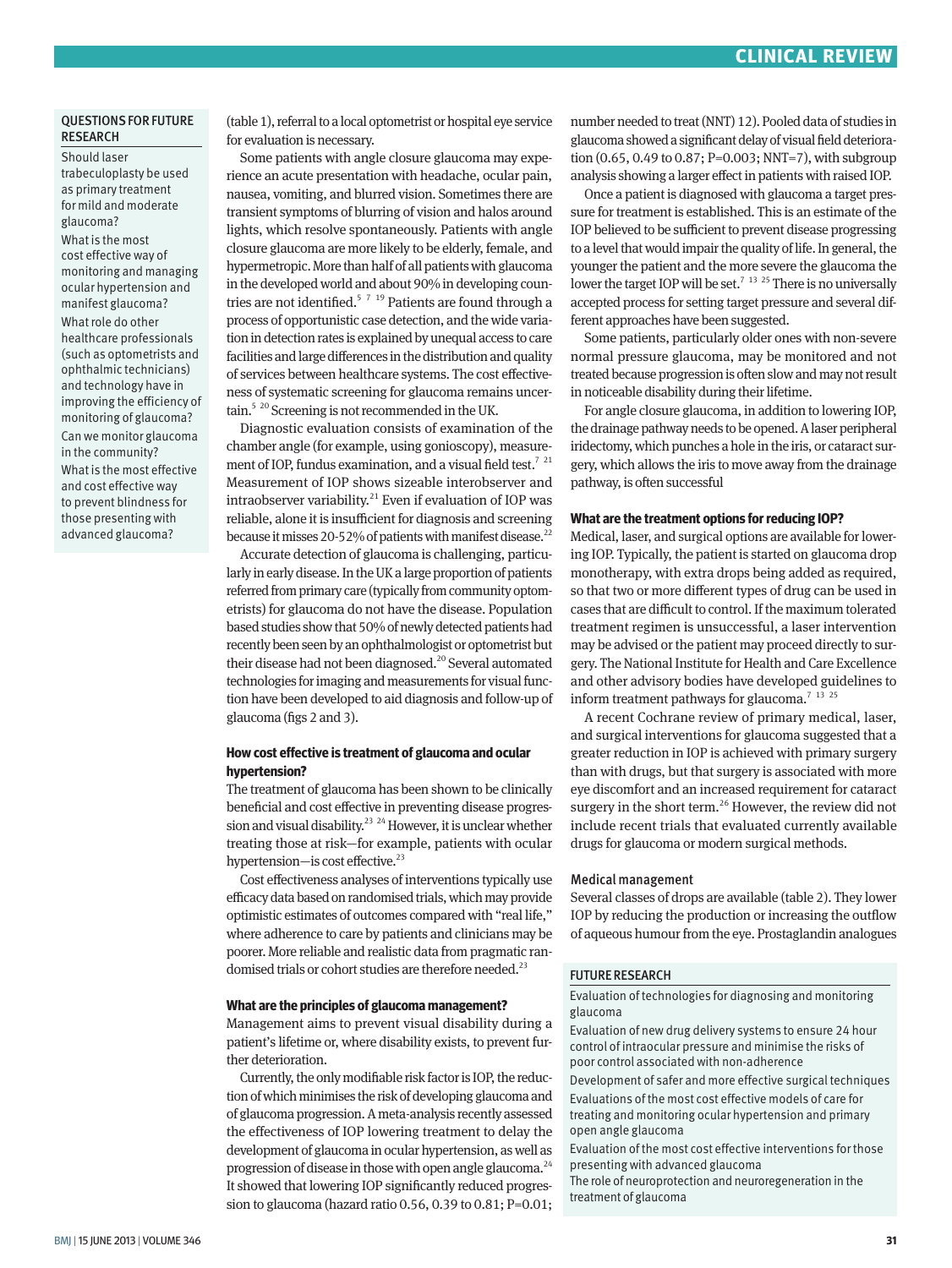| Table 2 Eye drops for treating glaucoma: class and mechanism of action |                                                                            |             |                      |  |
|------------------------------------------------------------------------|----------------------------------------------------------------------------|-------------|----------------------|--|
| Class                                                                  | Mechanism                                                                  | Daily doses | Drug                 |  |
| Prostaglandin analogues                                                | Increase outflow                                                           | 1           | Latanoprost*†        |  |
|                                                                        |                                                                            |             | Travoprost           |  |
|                                                                        |                                                                            |             | Bimatoprost*         |  |
|                                                                        |                                                                            |             | Tafluprost*          |  |
| <b>B</b> blockers                                                      | Decrease agueous production                                                | $1$ or $2$  | Timolol*†            |  |
|                                                                        |                                                                            |             | Betaxolol*t          |  |
|                                                                        |                                                                            |             | Levobunolol*         |  |
|                                                                        |                                                                            |             | Carteolol            |  |
| a agonists                                                             | Increase outflow; decrease<br>aqueous production                           | $2$ or $3$  | Apraclonidine*       |  |
|                                                                        |                                                                            |             | <b>Brimonidinet</b>  |  |
| Carbonic anhydrase inhibitors                                          | Decrease aqueous production                                                | $2$ or $3$  | Dorzolamide*t        |  |
|                                                                        |                                                                            |             | <b>Brinzolamidet</b> |  |
| Parasympathomimetic                                                    | Increases outflow                                                          | 4           | Pilocarpine*t        |  |
|                                                                        | *Proconvativo-froo proparations available: tranoric proparations available |             |                      |  |

\*Preservative-free preparations available; †generic preparations available.

#### ADDITIONAL EDUCATIONAL RESOURCES

#### Resources for healthcare professionals

Royal College of Ophthalmologist (www.rcophth.ac.uk/page.asp?section=484&sectionTitl e=Current±Issues±in±Glaucoma)—Current issues in glaucoma

The following four websites provide information about the symptoms, diagnosis, and treatment of glaucoma

European Glaucoma Society (http://www.eugs.org/eng/default.asp)

American Academy of Ophthalmology (http://one.aao.org/ce/default.aspx)

World Glaucoma Association (http://www.worldglaucoma.org/)

College of Optometrists (www.college-optometrists.org)

#### Resources for patients

International Glaucoma Association (www.glaucoma-association.com/)—Comprehensive source of up-to-date news and information about glaucoma

Royal College of Ophthalmologists (www.rcophth.ac.uk/page.asp?section=365&sectionTit le=Information+Booklets)—Information booklets

American Academy of Ophthalmology (www.geteyesmart.org/eyesmart/diseases/ glaucoma.cfm)—Information about the causes, symptoms, diagnosis and treatment of glaucoma

European Glaucoma Society (http://www.eugs.org/eng-paz/default.asp )—Information on ocular pressure and glaucoma

College of Optometrists (www.college-optometrists.org/en/knowledge-centre/publication/ patient-leaflets/index.cfm)—Patient leaflets on glaucoma

> are usually the initial treatment choice because they have the greatest IOP lowering efficacy and lowest side effect profile. If monotherapy is insufficient to control IOP additional drops are added. Many drops come as combinations of a β blocker and another drug. These combinations reduce the numbers of bottles that a patient requires and also reduce the preservative load delivered to the eye, thus reducing the risk of intolerance or allergy to the preservative used and improving adherence and persistence. Eye drops often cause transient stinging and blurring on instillation and some may cause redness, discomfort, eyelash growth, periorbital skin pigmentation, and an unpleasant taste. Systemic side effects are rare, although β blockers should be avoided in those with obstructive airways disease or heart failure.

> All classes of glaucoma drops are now available as generic preparations. A variety of guidelines provide algorithms for medical treatment.<sup>13</sup> Intolerance to drops (such as chronic discomfort, redness of the eye or of the skin around the eye) may be related to the preservative used. In such cases, preservative-free drugs may be used. Treatment with oral

carbonic anhydrase inhibitors (which reduce aqueous production) is usually poorly tolerated—patients may experience tingling in their fingers and toes, lethargy, and loss of appetite—making it unsuitable for long term treatment but useful for controlling acute increases in pressure or managing raised IOP in the short term while awaiting surgery.

Adherence to glaucoma drops is variable and difficult to evaluate.27 It is therefore hard to know whether poor control of IOP is due to the lack of therapeutic effect or failure of patients to use the drops. Estimates of non-adherence vary greatly because there is no objective method of assessment, making evaluation of true non-adherence difficult.<sup>28</sup> Cognitive problems related to understanding the need for drops or forgetfulness, difficulty administering the drops, poor communication between doctor and patient, and a lack of engagement by the patient may contribute to poor adherence. The authors of a recent Cochrane review of interventions for adherence could not recommend any particular interventions for improving adherence.<sup>29</sup>

If IOP is not controlled once the maximum tolerated treatment regimen is reached (all the drops that a patient can tolerate and acetazolamide in those who can tolerate it), laser or surgical intervention may be needed.

#### Laser treatment

Laser trabeculoplasty for open angle glaucoma lowers the IOP by increasing outflow and can be considered as an initial treatment option. This is a clinic based procedure. There are several laser types. Although laser trabeculoplasty is safe and effective in lowering IOP, it is not commonly used in the UK. A recent systematic review of laser trabeculoplasty highlighted the lack of data comparing the effectiveness of this procedure with modern medical and surgical options.30 Cyclodiode and endocyclodiode laser of the ciliary body are used for severe glaucoma if standard surgery is not effective.

#### Surgery

Surgery is usually undertaken once medical or laser options for treatment have failed. However, it may be used earlier for example, in patients with a disability that prevents them from instilling drops successfully, those in whom adherence is poor, those presenting with advanced glaucoma, $^{13}$  and in undeveloped countries where medical management is not feasible.

The standard glaucoma operation (trabeculectomy) creates a guarded fistula into the wall of the eye (sclera), which allows a slow egression of aqueous humour from the anterior chamber into the subconjunctival space. It is often augmented with an antimetabolite agent to minimise the risk of postoperative scarring, which causes the operation to fail. This operation is successful in most patients,  $31$ with about 90% of patients having an IOP of less than 21 mm Hg at 12 months. Failure of surgery will necessitate re-introduction of drops to control IOP. It is not uncommon for patients who have not already had a cataract operation to develop cataract and require cataract surgery. Severe sight threatening complications, although rare, may also occur. More recently "non-penetrating" glaucoma surgery has become popular in some countries—it does not achieve the IOP reduction of trabeculectomy but has a